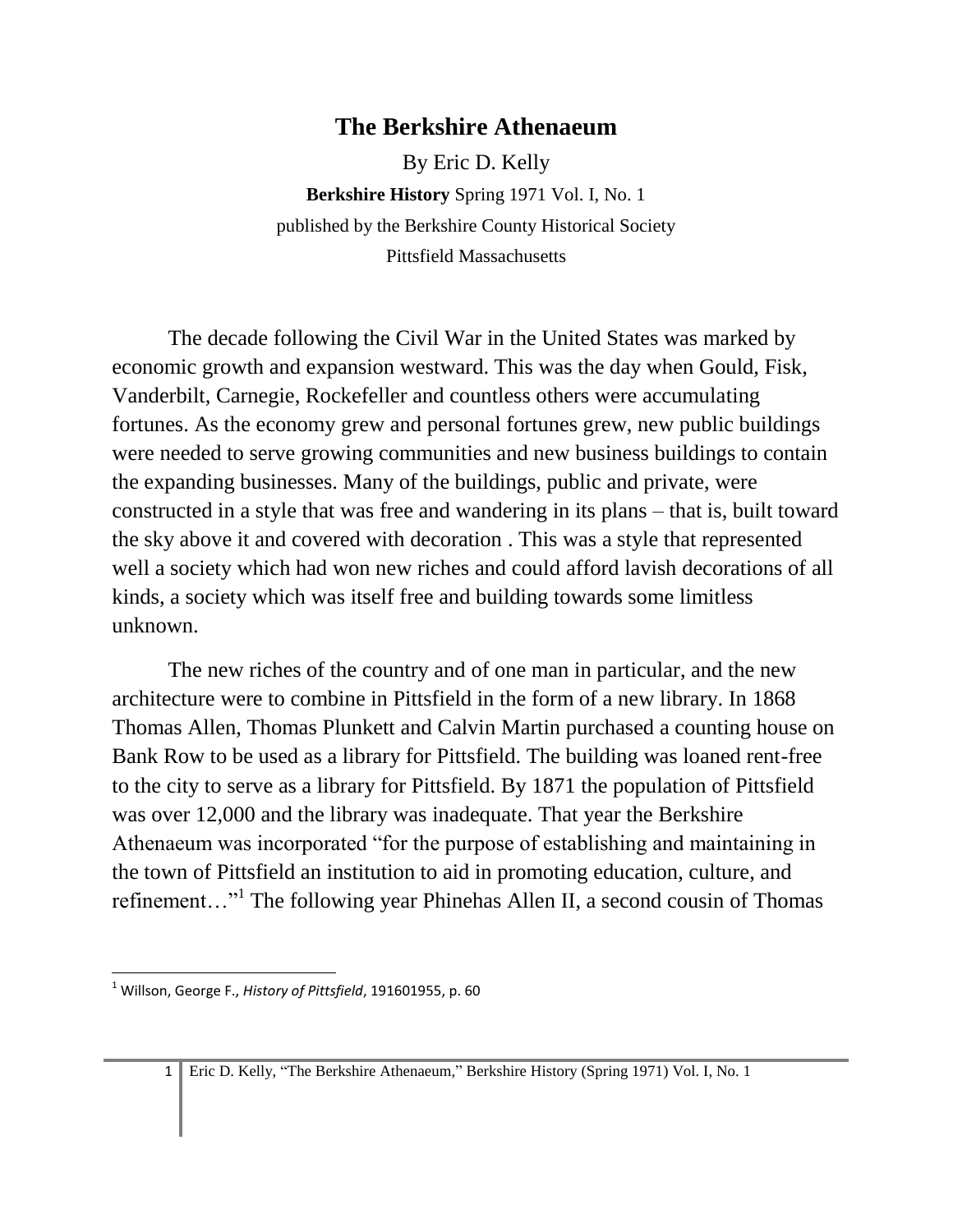Allen and editor-owner of the Pittsfield Sun weekly newspaper, died and left most of his substantial estate to the Athenaeum trustees.

Thomas Allen had left Pittsfield and had accumulated a fortune in a railroad in the West and quarries in Missouri. He maintained a summer home in Pittsfield and was a trustee of the Berkshire Athenaeum. He knew that the existing library building was inadequate, and so in 1873 he offered \$50,000 of the trustees of the Athenaeum to build a new library. He attached three conditions to the gift: (1) it should be a free and public library; (2) ample ground should be acquired around the old site to provide a good setting for a new building; (3) finances should be obtained or provision should be made to maintain it "in perpetuity."<sup>2</sup>

The town of Pittsfield agreed to provide a minimum of \$2,000 per year to operate the library to meet the first condition. The town also provided \$22,400, the amount necessary to purchase several adjacent sites to meet the second condition. At about the same time the defunct Pittsfield Medical College turned over its nearby land and remaining \$4,400 to the Athenaeum. The timely bequest of Phinehas Allen provided the means to meet the last requirement. The trustees were then prepared to plan their library, and they selected as architect William A. Potter of New York City.

William Appleton Potter worked in the style of the High Victorian Gothic. He was one of several American architects who were born and educated in this country and who produced buildings in this style. Others in the group included William Robert Ware and Henry Van Brunt of the firm of Ware and Van Brunt, and Potter's older brother, Edward T. Potter. The influence of this style came to the United States from England, where it was first used by architects directly influenced by the writings of John Ruskin. Particularly influential were Ruskin's letters and drawings from Venice in which he described that city's Gothic architecture in great detail.

 2 *Ibid*., p. 61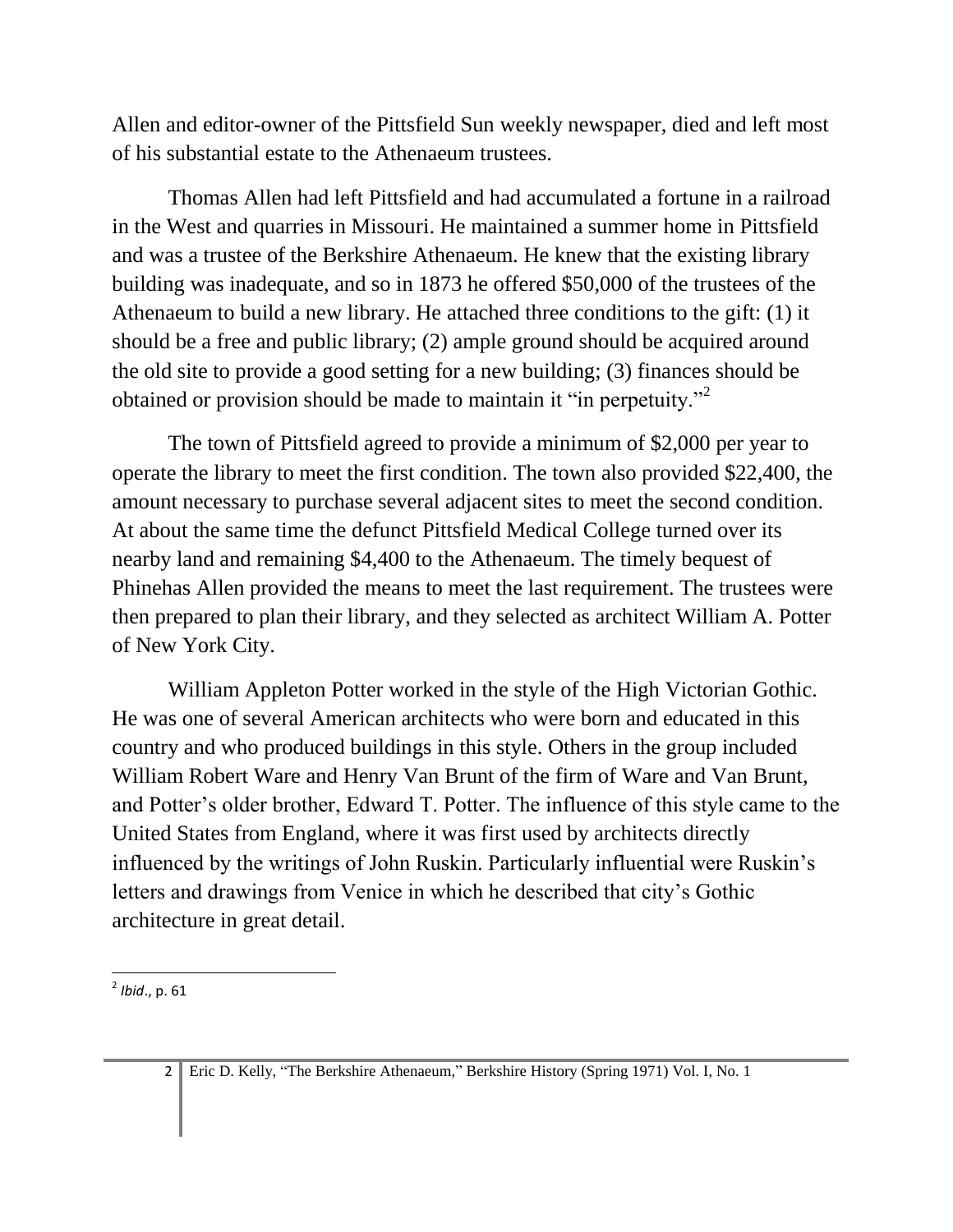The Gothic style was appropriate for the United States in this period of growth and expansion, because it was highly decorative and could symbolize the wealth and grandeur of Venice in her prime. William A. Potter studied architecture under his brother Edward, who had designed the first example of the Victorian Gothic in the United States, the Nott Memorial Library at Union College in Schenectady in 1858. William Potter later designed many buildings of some significance, including two different libraries at Princeton; most of them were done after he became a follower of Henry Hobson Richardson in the late 1870s. Since Richardson's influence was not significant until after Trinity Church in Boston was built in 1876, Potter designed the Athenaeum while still primarily influenced by Ruskin and by Edward Potter.

The structure Potter designed for the Athenaeum was indeed of the High Victorian Gothic. The façade is full of ornamentation, there is much use of contrasting colors of stones, a gabled section flanks the main part of the building on each side and the façade here rises above the center of the building and leaves room for a magnificent Gothic window on each side. The same pattern is repeated at the rear of the building. The very height of the building is reached in a skylight which effectively opens the building to the heavens so that it does not really end, even where the structure stops. The decoration and the shapes of the windows are Gothic. One drawing of Ruskin's made in the 1850s shows a window with staggered archivolts leading into it and with alternating light and dark voussoirs<sup>3</sup>. Potter's main entrance to the Athenaeum could have been taken directly from that drawing; the shape, the pattern and the design are all the same. From the front the building is perfectly symmetrical except for the first-story window groupings. On the east front Potter used a group of three windows, while on the west he has a group of only two. Both groups are centered, and there is nothing in the present building or in his original plans to suggest why one side should have two windows and the other three.

 $\overline{a}$ 

 $^3$  Ruskin, John, The Stones of Venice, Volume IX of The Complete Works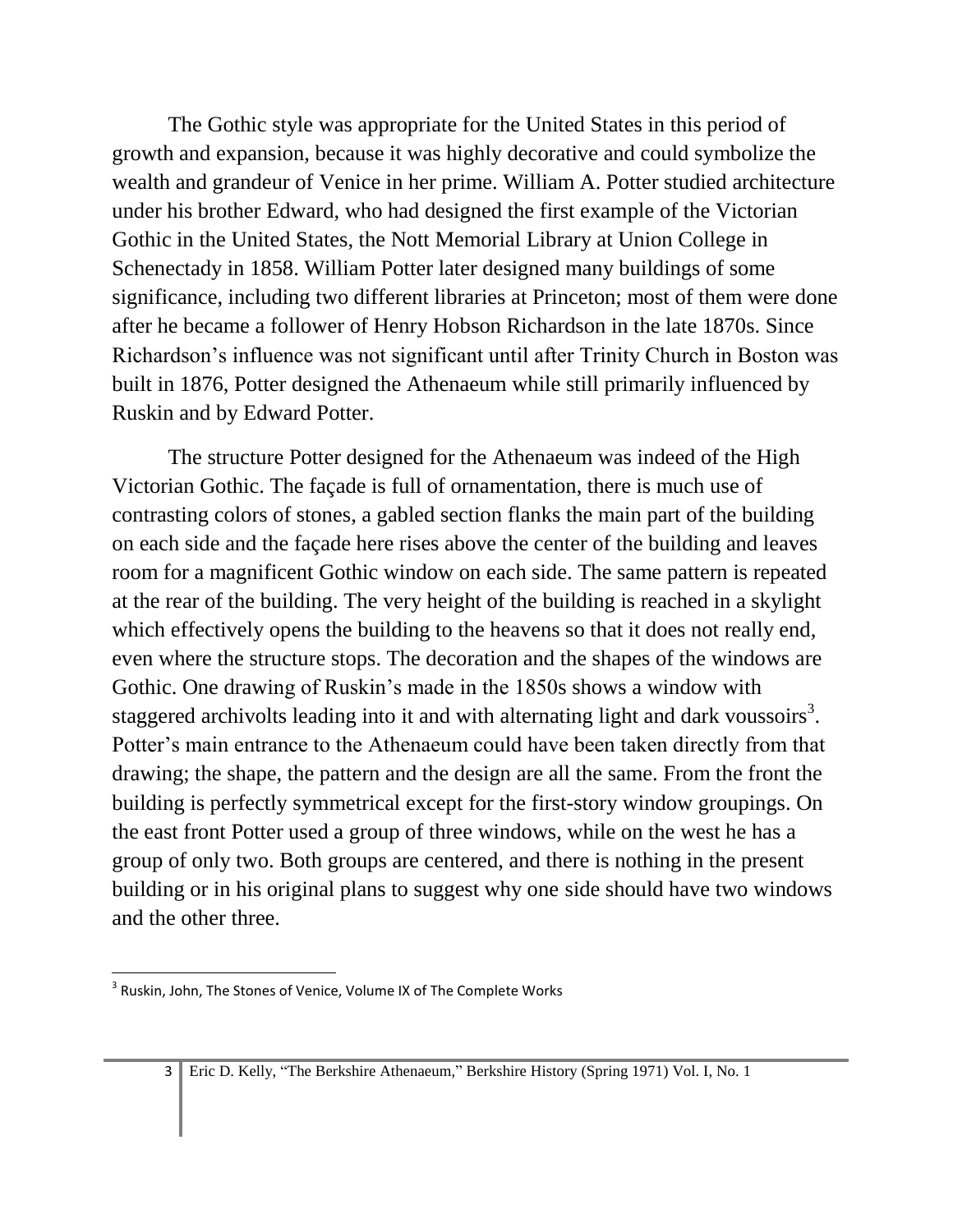In the original building a shed-like section of the building projected behind the east side only and was used for stacks. This section was later removed so that a complete rear addition could be made in 1897.

All the windows around the structure have the alternating light and dark voussoirs used around the door. Two chimneys directly out of the wall on each side of the building in the original plan, although the chimneys were removed in 1926. The building is all of stone, rectangular blocks of red Longmeadow freestone and blue limestone laid in varying patterns and strips of red Missouri granite breaking the building into horizontal sections. The structure was built by A.B. and D.C. Munyan, cooperating with Patrick Treanor of Boston, who actually finished the building in 1876.

The building has suffered from structural problems at different times since it was built. Settling has left holes in the walls. There has been extensive water damage in the basement (complaints of this are recorded as early as 1903) and general problems with the structure. It is difficult to evaluate why these problems have arisen. However, one interesting indication can be found by study of the roof. In the original plans for the building, Potter gave detailed instructions for constructing the roof around the skylight. One full page of the eight or nine pages in his original drawings is devoted to this problem. In an engineering survey of the building in 1945 Matthew Hiller Jr., found that one of the building's worst problems was a basically unsound design of the roof<sup>4</sup>. Perhaps Potter suspected that the plan for a skylight there would weaken the roof and thus treated it at length to try to make it workable. Or perhaps Potter's engineering was weak, a possibility that would explain the other structural problems.

By the 1890s Pittsfield had again outgrown its library. However, this time the trustees simply added on to the existing structure. The design of the addition is simple. It extends eighty feet behind the entire building. It resembles the nave of a

 $\overline{a}$ <sup>4</sup> Hiller, Matthew, Jr., Engineering Report on the Berkshire Athenaeum.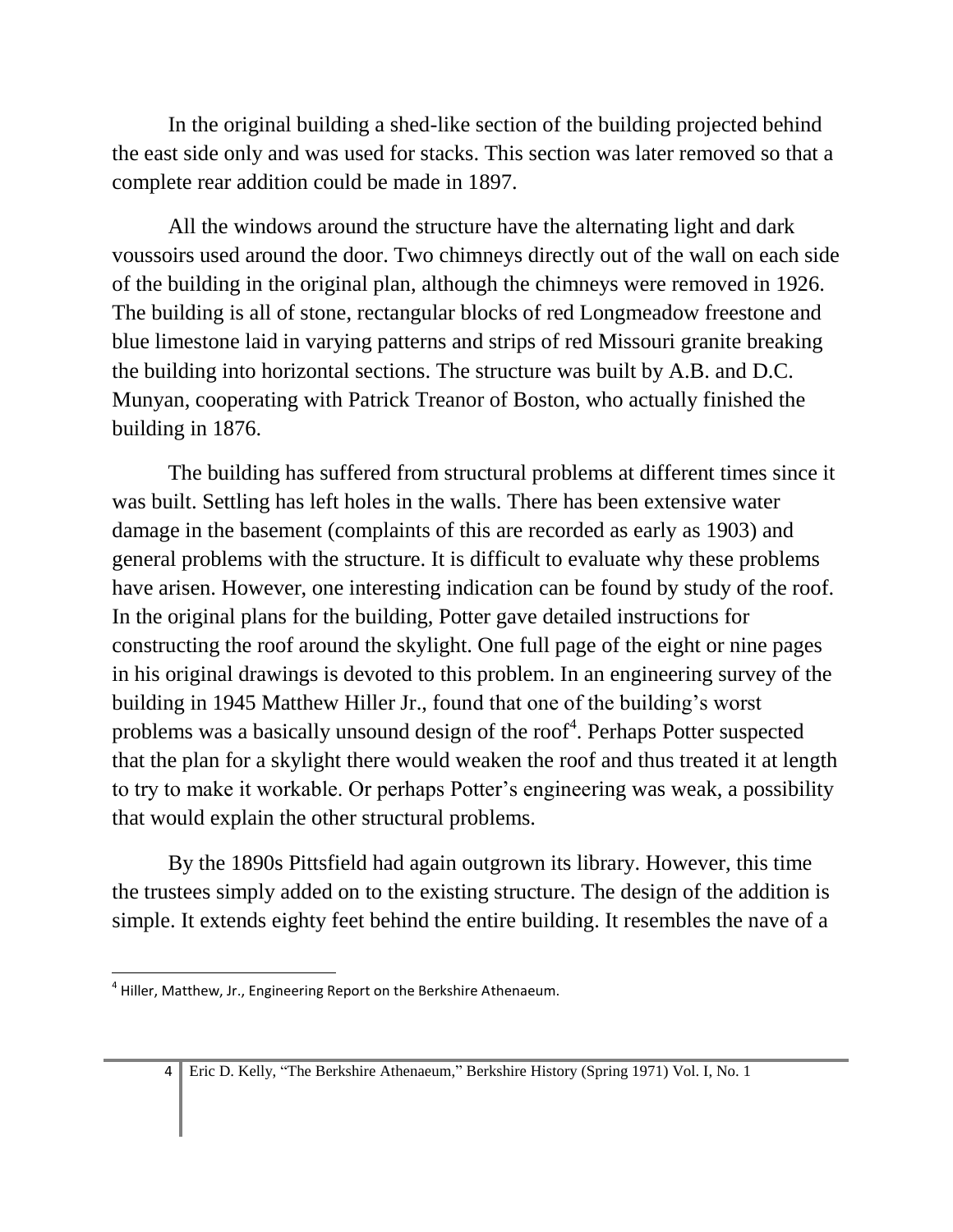Gothic church inside and out. The center rises over two stories high, and the roof slopes down sharply from that point. It ends abruptly over a series of clerestory windows. This drop in the roof-line at the sides makes it possible to retain the huge Gothic windows on each side at the rear on the second story.

Outside, the design of the new section is the same as that of the old, using the same stone-laying patterns and the same size and shape of window that appeared on the east side of the original building. The only way the casual observer of the exterior can tell that the rear part has been added is by perceiving that the dark voussoirs on the addition remain a bit redder than the ones on the older part. The interior of the addition contrasts markedly with the interior of the older section by Potter. Much of the new section is finished entirely in rich woods, including the whole ceiling (which is the true underside of the roof) and the framing around the windows. The only masonry work is on the large sections of wall. The interior of the original has all been covered with paint, but it seems to have had little natural wood.

The design of the addition is attributed by some sources to the architectural firm of Hartwell, Richardson and Driver of Boston and by others to Harlan H. Ballard, librarian at the time of the addition. The latter group agrees that Hartwell, Richardson and Driver worked on the project, but they feel that the firm only did the engineering for Ballard. The latter group seems to have the more cogent argument, but no records can be found to provide a definite answer.

In 1926 the building underwent other changes. The four chimneys on the original building appeared to be dangerous and were removed. A second floor was added in the upper part of the addition. This floor was subsequently removed in 1934. In 1945, after Hitler did his survey of the building, the whole building was shored up to provide better support for the heavy walls, and a steel framework was